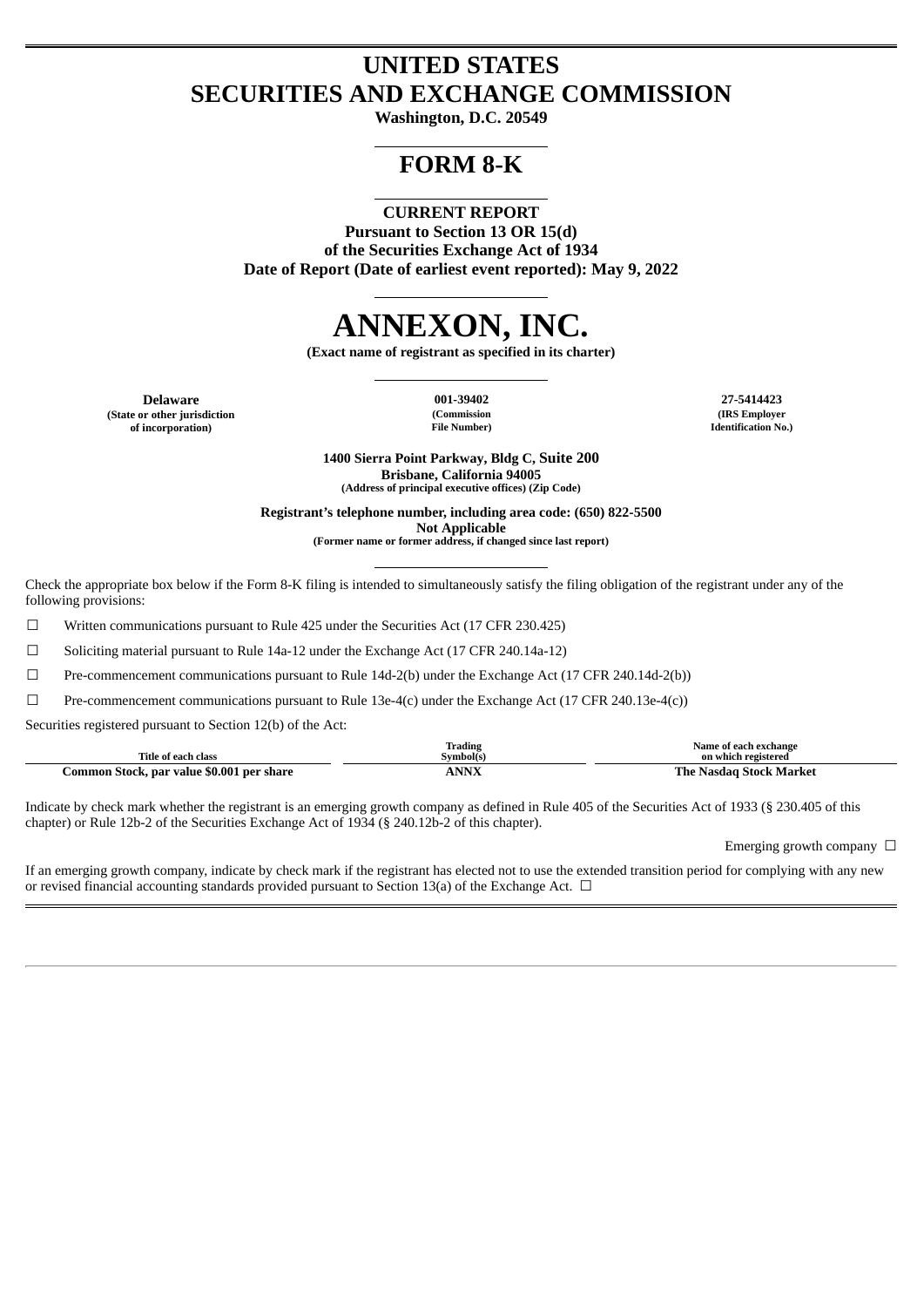### **Item 2.02. Results of Operations and Financial Condition.**

On May 9, 2022, Annexon, Inc. (the "Company") announced certain financial results for the first quarter ended March 31, 2022. A copy of the Company's press release, titled "Annexon Biosciences Highlights Portfolio Progress and Key Anticipated Milestones, and Reports First Quarter 2022 Financial Results," is furnished pursuant to Item 2.02 as Exhibit 99.1 hereto.

The information in Item 2.02 of this Current Report on Form 8-K, including Exhibit 99.1, shall not be deemed to be "filed" for purposes of Section 18 of the Securities Exchange Act of 1934, as amended, or otherwise subject to the liabilities of that section or Section 11 and 12(a)(2) of the Securities Act of 1933, as amended. The information contained in Item 2.02 of this Current Report on Form 8-K, including Exhibit 99.1, shall not be incorporated by reference into any filing with the U.S. Securities and Exchange Commission made by the Company, whether made before or after the date hereof, regardless of any general incorporation language in such filing, except as expressly set forth by specific reference in such a filing.

#### **Item 9.01. Financial Statements and Exhibits.**

**(d) Exhibits.**

| Exhibit | Description                                                                                                                                                                             |
|---------|-----------------------------------------------------------------------------------------------------------------------------------------------------------------------------------------|
| 99.1    | Press Release, dated May 9, 2022, titled "Annexon Biosciences Highlights Portfolio Progress and Key Anticipated Milestones, and Reports<br><b>First Ouarter 2022 Financial Results"</b> |

104 Cover Page Interactive Data File (embedded within the Inline XBRL document)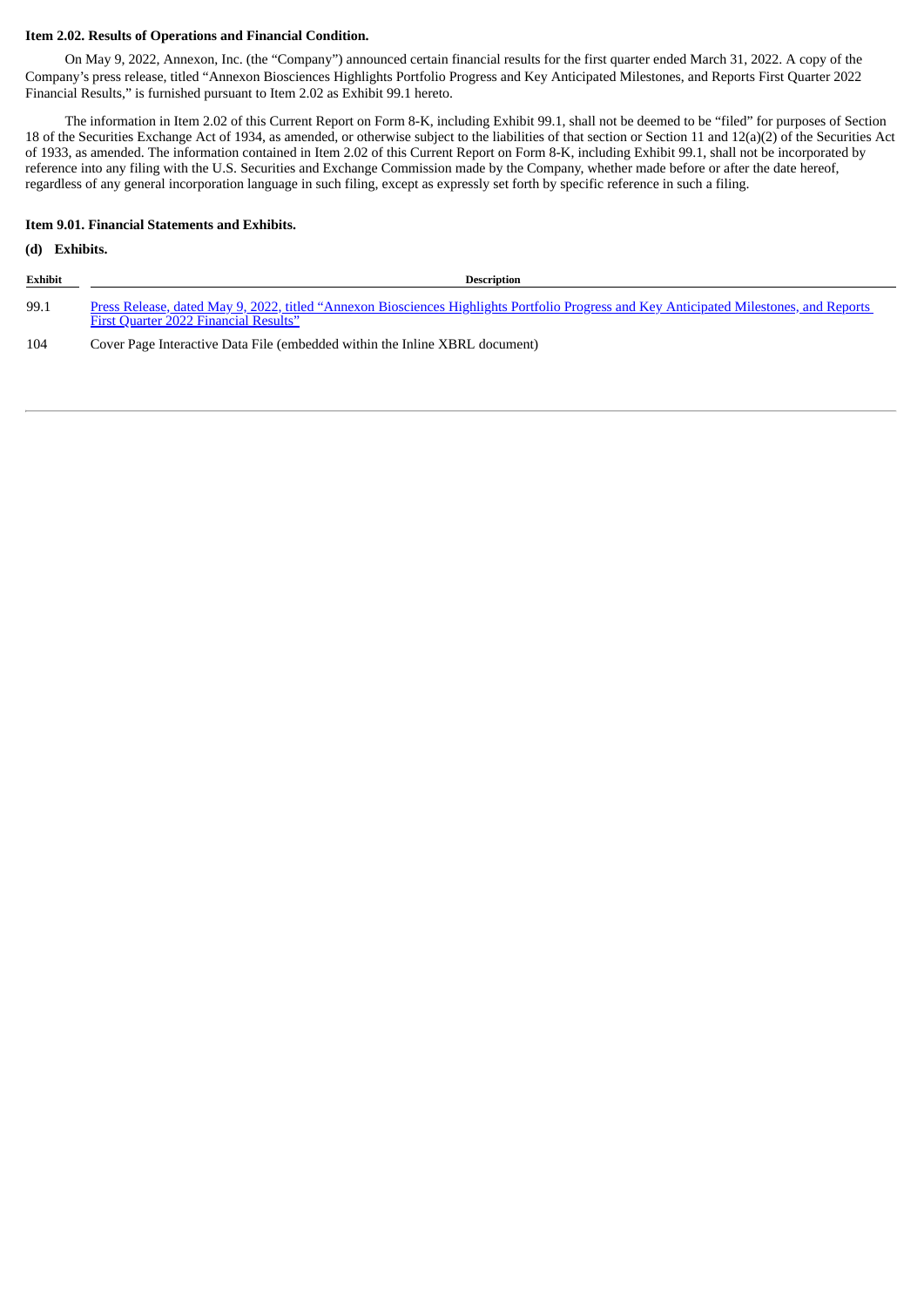#### **SIGNATURES**

Pursuant to the requirements of the Securities Exchange Act of 1934, as amended, the registrant has duly caused this report to be signed on its behalf by the undersigned hereunto duly authorized.

Dated: May 9, 2022 **Annexon, Inc.**

By: /s/ Jennifer Lew

Jennifer Lew Executive Vice President and Chief Financial Officer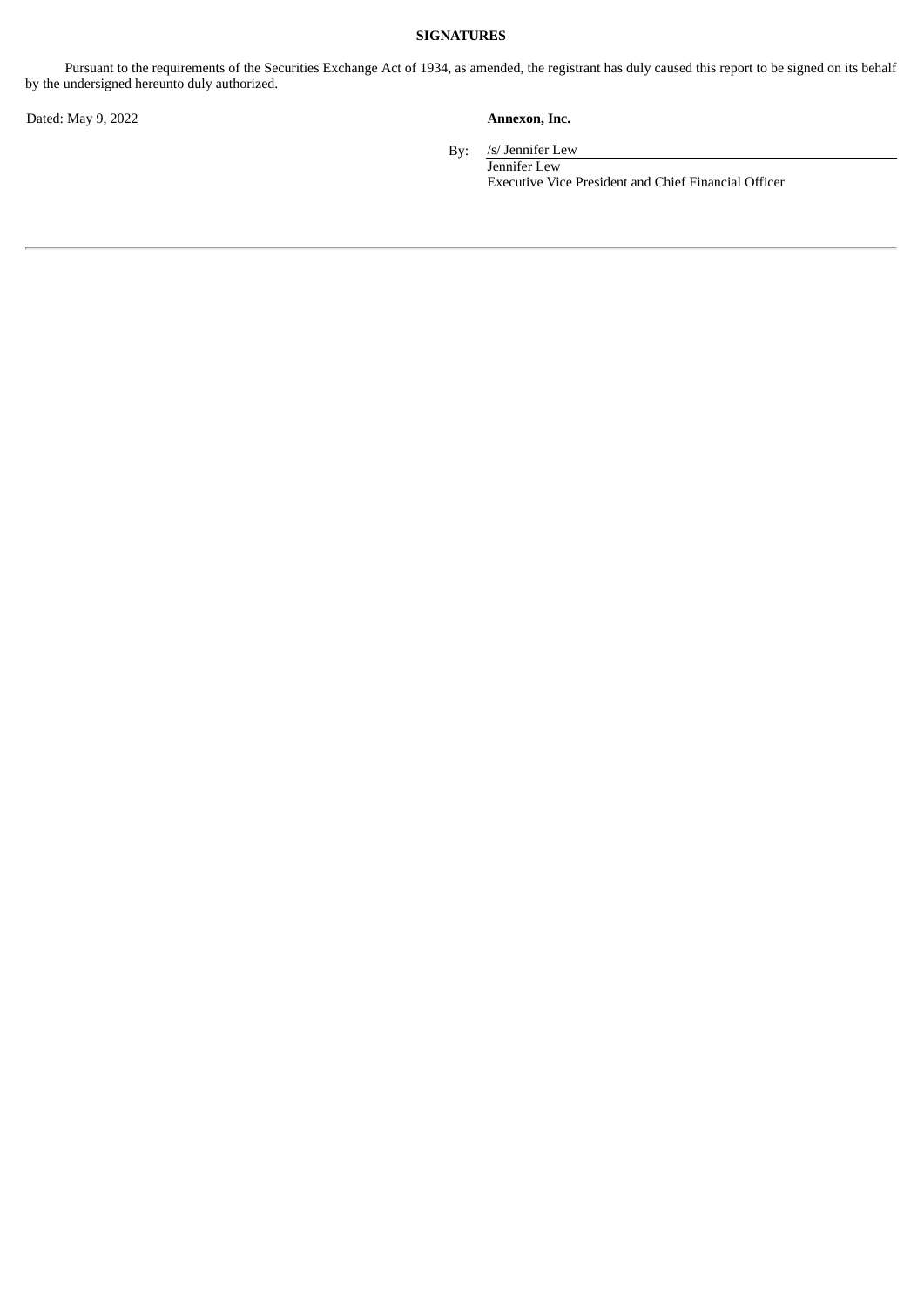<span id="page-3-0"></span>

#### Annexon Biosciences Highlights Portfolio Progress and Key Anticipated Milestones, and Reports First Quarter 2022 Financial Results

#### *Pioneering Upstream Complement-Targeted Platform with Broad Portfolio of Five Differentiated Product Candidates*

#### *Anticipating Eight Clinical Catalysts Across Robust Pipeline throughout 2022 and 2023*

**BRISBANE, Calif., May 9, 2022** - Annexon, Inc. (Nasdaq: ANNX), a clinical-stage biopharmaceutical company developing a new class of complement medicines for patients with classical complement-mediated autoimmune, neurodegenerative and ophthalmic disorders, today announced progress across its broad pipeline of product candidates and reported first quarter 2022 financial results.

The classical complement cascade is a seminal pathway within the immune system that anchors and drives a host of autoimmune, neurodegenerative and ophthalmic diseases. Annexon's unique platform targets C1q, the initiator of the pathway that localizes on disease tissue and triggers complement's harmful inflammation and tissue-damaging activity. The company's product candidates are designed to block the early classical cascade and all downstream pathway components that contribute to disease, while selectively preserving the beneficial immune functions of other complement pathways.

"I am very proud of the strong execution by the Annexon team in advancing our classical complement platform across multiple indications driven by aberrant complement activity. In doing so, we're actively building on the learnings and momentum from the first two clinical datasets generated with our lead product candidate, ANX005, which showed rapid improvement in clinical measures in two historically challenging diseases – Guillain-Barré Syndrome and Huntington's disease," said Douglas Love, Esq., president and chief executive officer of Annexon. "After years of research and development across our platform, and with eight clinical datasets anticipated throughout 2022 and 2023, we're reaching a significant inflection point in proving our founding thesis: stopping the classical complement cascade *at its start* has the potential to provide more complete protection against inappropriate complement activity, and thereby provide important benefit to patients. We're excited by the promise of our pioneering upstream complement platform, and we are well-positioned to create meaningful near-term value for patients, our supporters and for the business."

#### **Portfolio Highlights and Key Anticipated Milestones**

Annexon is rigorously advancing five drug candidates, each with distinct routes of administration and dosing schedules, and a *fit-for-purpose* design to selectively inhibit the classical complement pathway in specific compartments of the body, brain or eye.

• **ANX005:** ANX005 is an investigational, full-length monoclonal antibody (mAb) formulated for intravenous (IV) administration that is designed to *fully* inhibit C1q and the entire classical complement pathway in the body and across the blood brain barrier. ANX005 is being evaluated in **Guillain-Barré Syndrome** (GBS), an autoimmune condition where maximum suppression of C1q and the classical cascade may act early in the disease course to rapidly prevent nerve damage and irreversible neurological disability. ANX005 is also being studied in the autoimmune disease **warm autoimmune hemolytic anemia** (wAIHA), a program that has been informed by learnings from the GBS program, as well as in neurodegenerative disorders, **Huntington's disease** (HD) and **amyotrophic lateral sclerosis** (ALS), where maximum inhibition of aberrant classical complement activity is intended to preserve synapse loss and function to slow or halt disease progression.

To date, ANX005 has been evaluated in more than 170 patients with autoimmune and neurodegenerative diseases and was generally welltolerated, demonstrated full target engagement in the periphery and central nervous system, and in two distinct indications – GBS and HD – showed rapid and meaningful improvement in clinical measures.

#### *Key ANX005 Updates and Anticipated Milestones*

- Phase 2 trial in patients with HD has completed the six-month treatment period and three-month follow-up period, with data anticipated in the second quarter of 2022

- Phase 2 trial in patients with wAIHA was initiated, with initial data anticipated in the second half of 2022
- Phase 2/3 trial in patients with GBS is underway, with data anticipated in 2023
- Phase 2 trial in patients with ALS is underway, with data anticipated in 2023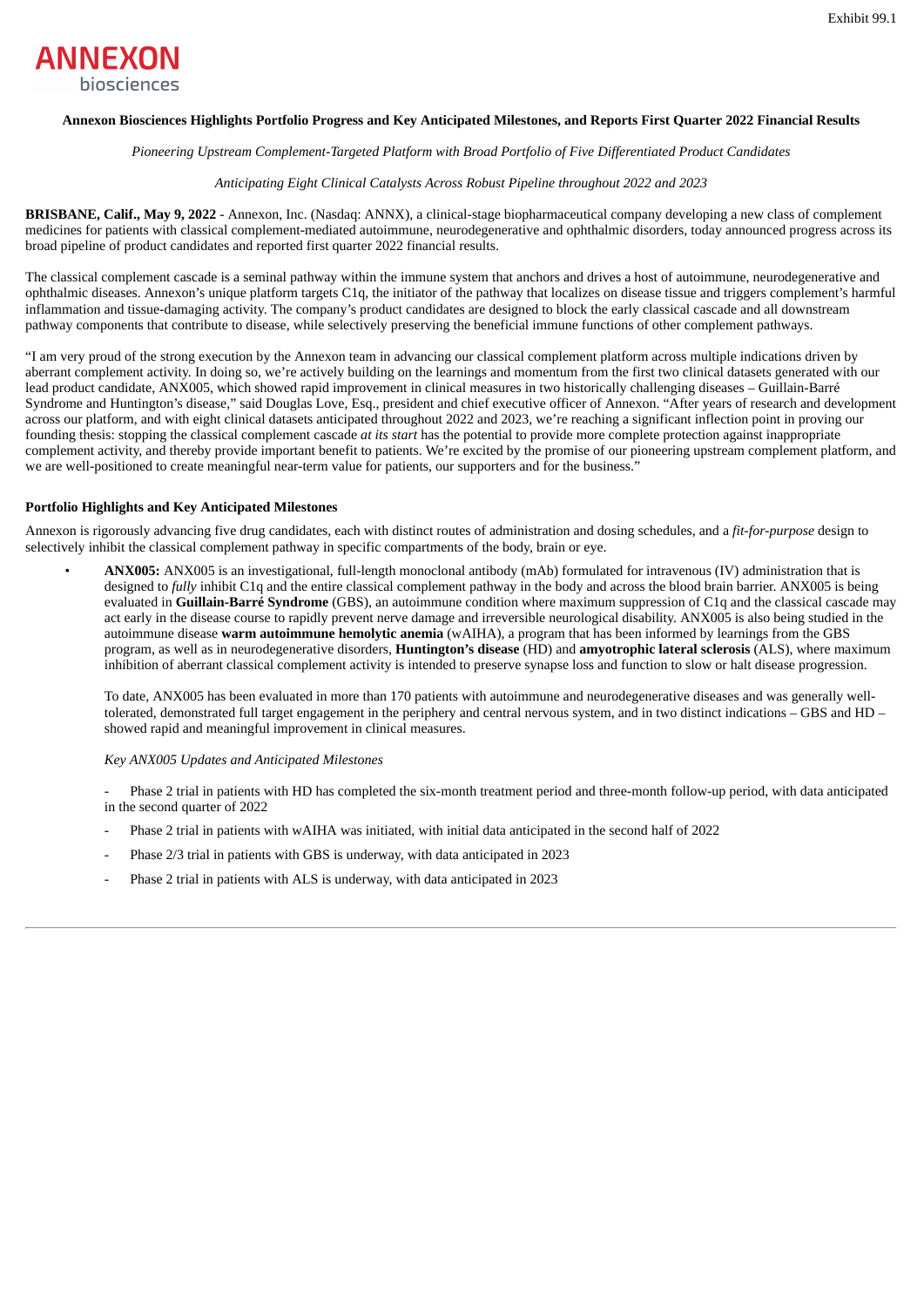• **ANX007:** ANX007 is an investigational antibody antigen-binding-fragment (Fab) formulated for intravitreal administration that is designed to inhibit C1q *locally in the eye* for patients with complement-mediated neurodegenerative ophthalmic disorders. To date, ANX007 has been administered to more than 200 patients, has been generally well-tolerated, and has demonstrated full target engagement in the aqueous humor. ANX007 is currently being evaluated in a global Phase 2 clinical trial in patients with **geographic atrophy (GA)**, the leading cause of permanent blindness resulting from damaged and dying retinal cells. Annexon's approach aims to leverage the blocking of C1q at the start of the pathway to provide more complete protection against excess classical complement activity, a potentially key driver of disease.

#### *Key ANX007 Updates and Anticipated Milestones*

Phase 2 ARCHER trial fully enrolled ahead of schedule with a total of 270 patients; initial data is anticipated in the first half of 2023, with full data expected after the conclusion of the six-month off-treatment period

• **ANX009:** ANX009 is an investigational subcutaneous formulation of a Fab that is designed to inhibit C1q selectively *in the vascular space*. In a Phase 1 trial, ANX009 was evaluated in 24 healthy volunteers, was well-tolerated and showed complete and sustained C1q inhibition in the vascular space. ANX009 is being evaluated in a Phase 1b trial in patients with **lupus nephritis (LN)**, a disease in which enhanced C1q deposition is known to uniquely amplify kidney inflammation and damage. The Phase 1b trial is being conducted in patients with biomarkers of excess complement activity.

#### *Key ANX009 Anticipated Milestones*

- Initial data from Phase 1b trial in patients with LN is anticipated in the second half of 2022
- **ANX105:** ANX105 is a next-generation investigational mAb formulated for IV administration with enhanced dosing properties designed for treatment of chronic autoimmune and neurodegenerative diseases.

#### *Key ANX105 Updates and Anticipated Milestones*

First-in-human trial of ANX105 was initiated in the second quarter of 2022, following clearance of the clinical trial application (CTA) by Dutch regulatory authorities, with data expected in 2023

• **ANX1502:** ANX1502 is an investigational oral small molecule inhibitor of the classical complement cascade designed for the treatment of autoimmune diseases. ANX1502 has the potential to be a game-changing first-in-class small molecule classical complement inhibitor for a broad and deep set of autoimmune conditions.

#### *Key ANX1502 Updates and Anticipated Milestones*

- Preclinical activities for ANX1502 have been completed, enabling a planned CTA submission in the Netherlands
- Initiation of the first-in-human trial of ANX1502 is anticipated in the second half of 2022, with data expected in 2023

#### **First Quarter 2022 Financial Results**

- **Cash and operating runway:** Cash and cash equivalents and short-term investments were \$206.7 million as of March 31, 2022. Annexon continues to expect that its current cash position is sufficient to fund its operating plans into 2024.
- **Research and development (R&D) expenses:** R&D expenses were \$27.0 million for the quarter ended March 31, 2022, compared to \$20.7 million for the quarter ended March 31, 2021.
- **General and administrative (G&A) expenses:** G&A expenses were \$8.4 million for the quarter ended March 31, 2022, compared to \$5.5 million for the quarter ended March 31, 2021.
- **Net loss:** Net loss was \$35.4 million or \$0.92 per share for the quarter ended March 31, 2022, compared to \$26.1 million or \$0.68 per share for the quarter ended March 31, 2021.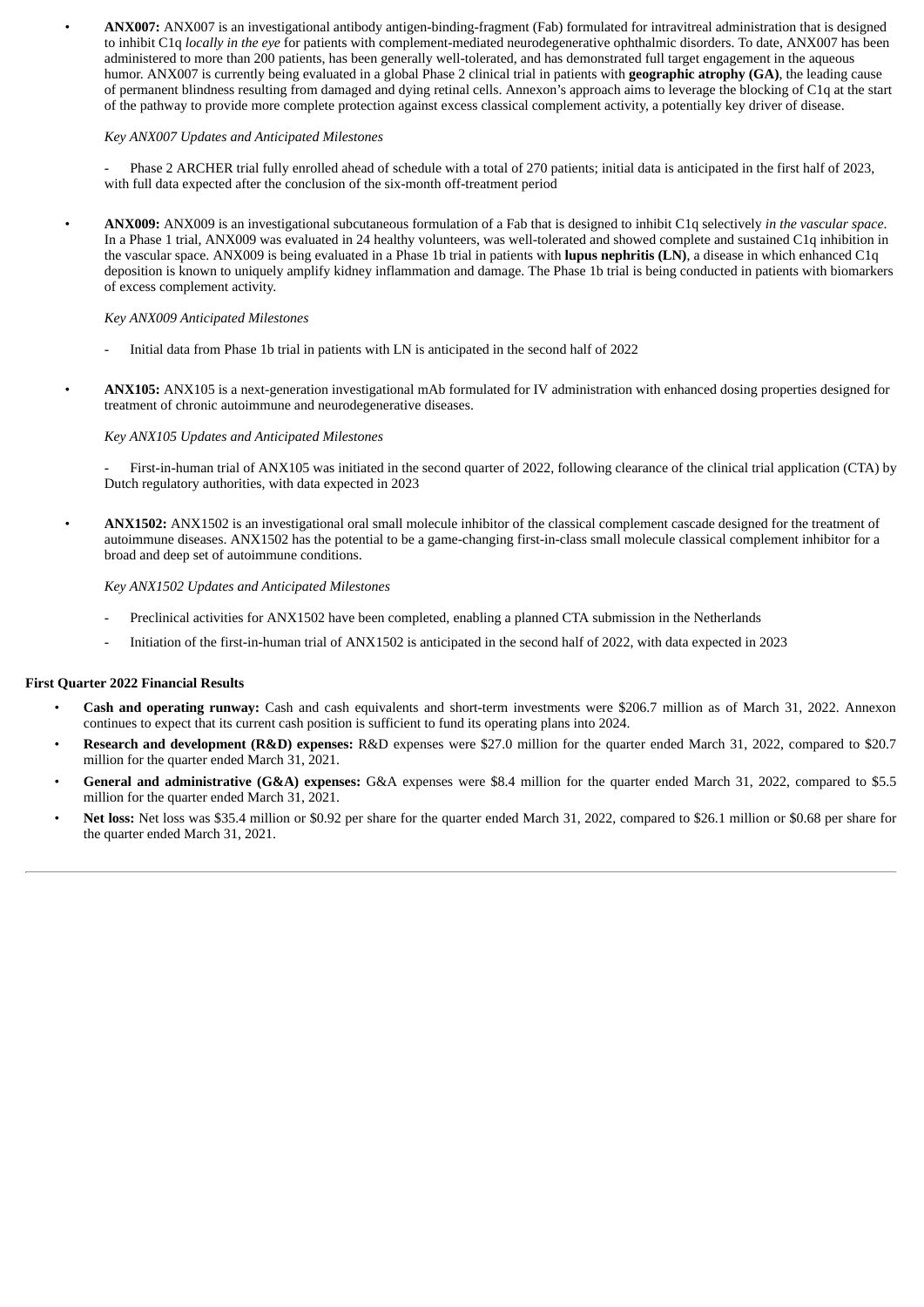#### **About Annexon**

Annexon (Nasdaq: ANNX) is a clinical-stage biopharmaceutical company that aims to bring game-changing medicines to patients with classical complement-mediated diseases of the body, brain and eye. The classical complement cascade is a seminal pathway within the immune system that anchors and drives a host of autoimmune, neurodegenerative and ophthalmic diseases. Annexon is advancing a new class of complement medicines targeting the early classical cascade and all downstream pathway components that contribute to disease, while selectively preserving the beneficial immune functions of other complement pathways. Annexon is rigorously developing a pipeline of diversified product candidates across multiple mid- to late- stage clinical trials, with clinical data anticipated throughout 2022 and 2023. For more information, visit www.annexonbio.com.

#### **Forward Looking Statements**

This press release contains forward-looking statements within the meaning of Section 27A of the Securities Act of 1933, as amended, and Section 21E of the Securities Exchange Act of 1934, as amended. In some cases, you can identify forward-looking statements by terminology such as "aim," "anticipate," "assume," "believe," "contemplate," "continue," "could," "design," "due," "estimate," "expect," "goal," "intend," "may," "objective," "plan," "positioned," "potential," "predict," "seek," "should," "suggest," "target," "on track," "will," "would" and other similar expressions that are predictions of or indicate future events and future trends, or the negative of these terms or other comparable terminology. All statements other than statements of historical facts contained in this press release are forward-looking statements. These forward-looking statements include, but are not limited to, statements about: anticipated milestones; cash operating runway; the potential benefits from treatment with anti-C1q therapy; timing of data reports and trial initiation and design; and continuing advancement of the company's innovative portfolio. Forward-looking statements are not guarantees of future performance and are subject to risks and uncertainties that could cause actual results and events to differ materially from those anticipated, including, but not limited to, risks and uncertainties related to: the company's history of net operating losses; the company's ability to obtain necessary capital to fund its clinical programs; the early stages of clinical development of the company's product candidates; the effects of COVID-19 or other public health crises on the company's clinical programs and business operations; the company's ability to obtain regulatory approval of and successfully commercialize its product candidates; any undesirable side effects or other properties of the company's product candidates; the company's reliance on third-party suppliers and manufacturers; the outcomes of any future collaboration agreements; and the company's ability to adequately maintain intellectual property rights for its product candidates. These and other risks are described in greater detail under the section titled "Risk Factors" contained in the company's Annual Report on Form 10-K and Quarterly Reports on Form 10-Q and the company's other filings with the SEC. Any forward-looking statements that the company makes in this press release are made pursuant to the Private Securities Litigation Reform Act of 1995, as amended, and speak only as of the date of this press release. Except as required by law, the company undertakes no obligation to publicly update any forward-looking statements, whether as a result of new information, future events or otherwise.

#### **Investor Contact:**

Chelcie Lister THRUST Strategic Communications chelcie@thrustsc.com

#### **Media Contact:**

Sheryl Seapy Real Chemistry 949-903-4750 sseapy@realchemistry.com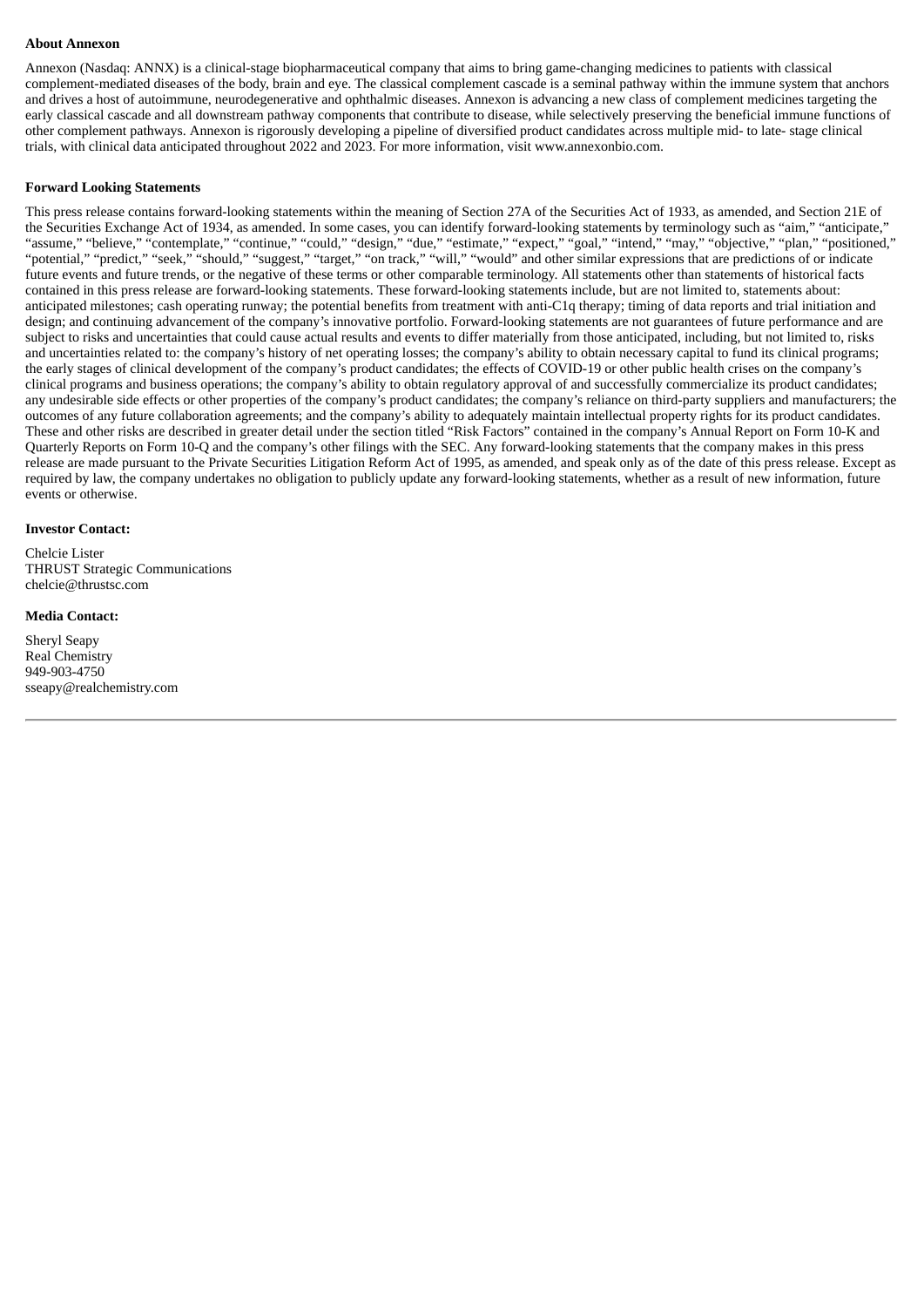#### **ANNEXON, INC. Condensed Consolidated Statements of Operations (in thousands, except share and per share amounts) (unaudited)**

|                                                                                                                        | <b>Three Months Ended</b><br>March 31, |    |               |  |
|------------------------------------------------------------------------------------------------------------------------|----------------------------------------|----|---------------|--|
|                                                                                                                        | 2022                                   |    | 2021          |  |
|                                                                                                                        |                                        |    | (As restated) |  |
| Operating expenses:                                                                                                    |                                        |    |               |  |
| Research and development (1)                                                                                           | \$<br>26,998                           | \$ | 20,696        |  |
| General and administrative (1)                                                                                         | 8,428                                  |    | 5,506         |  |
| Total operating expenses                                                                                               | 35,426                                 |    | 26,202        |  |
| Loss from operations                                                                                                   | (35, 426)                              |    | (26, 202)     |  |
| Interest and other income (expense), net                                                                               | 53                                     |    | 142           |  |
| Net loss                                                                                                               | (35, 373)                              |    | (26,060)      |  |
| Net loss attributable to common stockholders                                                                           | (35, 373)                              |    | (26,060)      |  |
| Net loss per share attributable to common stockholders, basic and<br>diluted                                           | (0.92)                                 |    | (0.68)        |  |
| Weighted-average shares used in computing net loss per share<br>attributable to common stockholders, basic and diluted | 38,563,384                             |    | 38,163,062    |  |
| (1) Includes the following stock-based compensation expense:                                                           |                                        |    |               |  |
| Research and development                                                                                               | \$<br>1,959                            | \$ | 1,546         |  |
| General and administrative                                                                                             | \$<br>2,293                            | \$ | 1,416         |  |